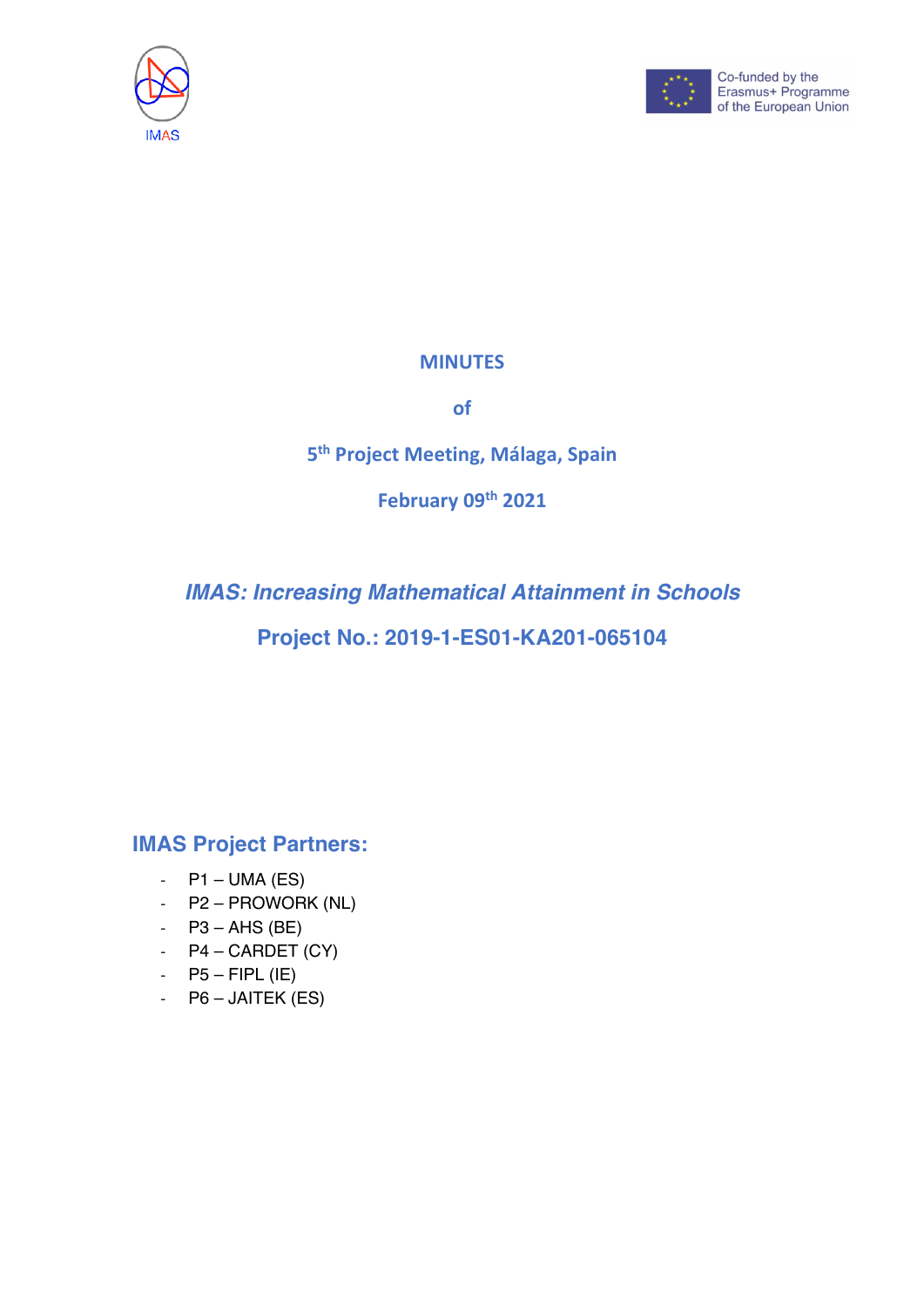



### **People attending the meeting**

From Universidad de Málaga, Spain: Julio Ruiz Palmero Andrea Cívico Ariza

From PRO WORK, Netherlands: Dylan Adelaar

From ARTEVELDEHOGESCHOOL, Belgium: Ilse Lanszweert Els Coussement

From CARDET, Cyprus: Irene Theodoulou

From FIPL, Ireland: Mike Keegan

From JAITEK Tecnología y Formación SL, Spain: Mariano Sanz Prieto Saturio Rodríguez Isabel Álvarez Testillano Daniel Pérez Ovejero

### **Minutes of the meeting**

The meeting was held online on Webex due to the pandemic situation. It started with the welcome of Julio.

We started the meeting discussing the aspects that should be finalized for the Interim report by the end of February (timesheet, contracts, meeting evidences…).

In the evaluation section, Dylan talked about the evaluation of the last meeting, highlighting some aspects that need to be improved, such as setting deadlines to deliver any of the pending tasks. For that reason, a spreadsheet was created (https://docs.google.com/spreadsheets/d/1t0MA6W1nPoCL5ftpzctUvNyYH2VD PSYkEPn6d\_VQjEM/edit#gid=0)

In the dissemination section, the status of the project website, in which the integrated newsletters are located, was shown. Once the second newsletter is finished, the link will be provided to the partners for translation. On the web the possibility of translating it into the languages of all the partners has been implemented. A link to a spreadsheet is cited and all partners got access to it,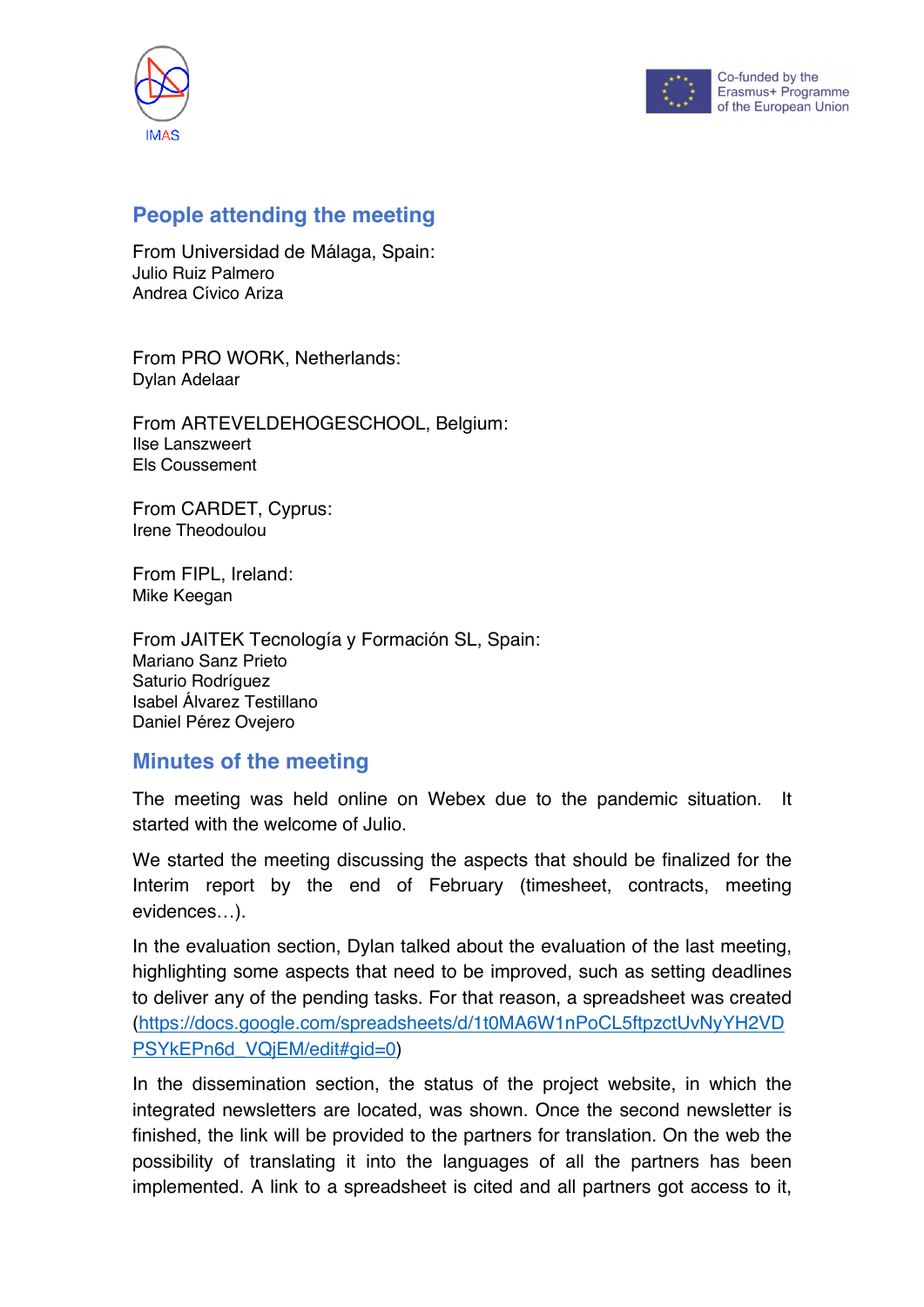



so that each one starts translating the website content into their own language, to later implement it on the web.

Link

https://docs.google.com/spreadsheets/d/1ExokncvlOUBsfEbpC8uI96YKMkbsH F1IbSjDx9O2DHo/edit#gid=0

Regarding the pending Training, and due to the special circumstances of covid-19, the best time to do it will be analyzed in the near future.

After that, we started to talk about each Intellectual Output, and their current situation. The main discussion about them is summarised in the following table:

|                | <b>Intellectual</b>                                | <b>Status</b>             | <b>Comments</b>                                                                                                                                                                                                                                                                                                                                                                                                                                                                                                                                                                                                                                                                                                                                                                        |
|----------------|----------------------------------------------------|---------------------------|----------------------------------------------------------------------------------------------------------------------------------------------------------------------------------------------------------------------------------------------------------------------------------------------------------------------------------------------------------------------------------------------------------------------------------------------------------------------------------------------------------------------------------------------------------------------------------------------------------------------------------------------------------------------------------------------------------------------------------------------------------------------------------------|
| #              | <b>Outputs</b><br>(responsible)                    |                           |                                                                                                                                                                                                                                                                                                                                                                                                                                                                                                                                                                                                                                                                                                                                                                                        |
| 1              | <b>IO4 New</b><br>pedagogies for<br>Maths teaching | ON<br><b>GOING</b>        | IO4 / A2 - In Service e-training programs for Maths<br>Teacher. Jaitek showed the already created content<br>on the platform.<br>We will create the course in English, and then it will be<br>translated into the different partners' language. When<br>translating, partners will be able to modify the content<br>according to the situation and needs of their country.<br>All languages will be included in the platform.<br>Teacher GPS - The repository is shown and it was<br>commented that the Thesaurus in Dutch has been<br>launched, which was the missing language.                                                                                                                                                                                                       |
| $\overline{2}$ | IO3 Open<br><b>Educational</b><br><b>Resources</b> | <b>ON</b><br><b>GOING</b> | Throughout the month of February, all external<br>resources will be recorded in the system, the<br>resources to be created by each partner must be<br>prepared as soon as possible and must complement<br>the areas and stages that have not been covered with<br>external resources.<br>A Drive folder has been created to translate the<br>different resources<br>(https://drive.google.com/drive/folders/1DMmO7O6Ms<br>3KMobdWPpoLYa3 cPhpiqa6).<br>Following Ilse suggestion, one spreadsheet for the<br>distribution of the resources created by partners<br>(https://docs.google.com/spreadsheets/d/1l8TkJn9v7a<br>3EnJjyL4HU2nXl6tYa3j2EOQEX250UXAY/edit#gid=1<br>238392923). By doing so, resources will be different<br>and based on different levels and mathematical areas. |